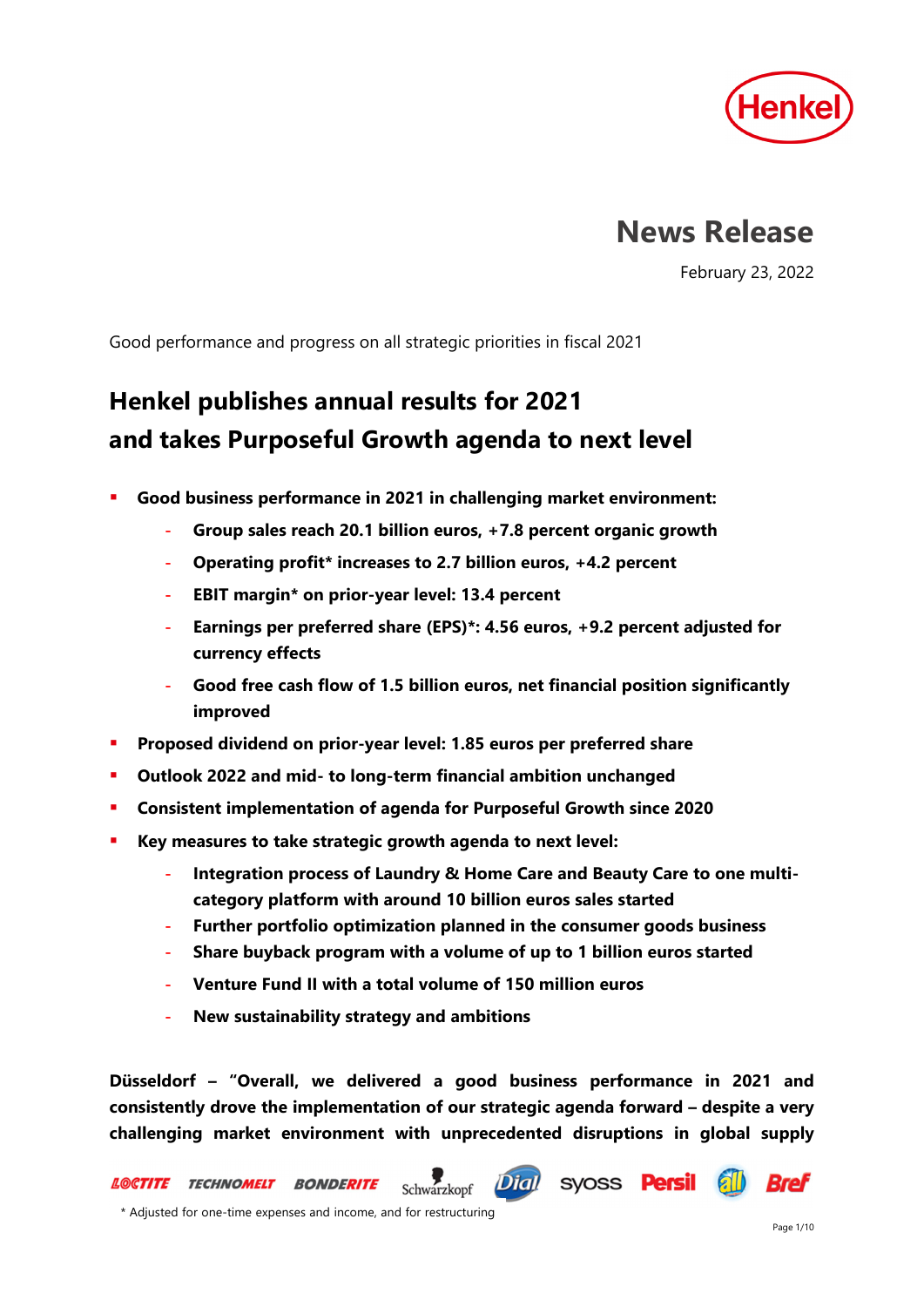**chains, a shortage of key raw materials as well as overall significantly increasing prices," said Henkel CEO Carsten Knobel.** 

**"We recorded organic growth across all business units, kept our margin stable and achieved a very strong increase in earnings per preferred share. This is the achievement of our global Henkel team. Together, we managed to advance our Purposeful Growth agenda – even in these challenging times. I would like to thank all employees for their extraordinary engagement. Particularly those that kept our production and businesscritical processes running on site."** 

**Henkel achieved organic sales of around 20.1 billion euros in fiscal 2021. This corresponds to an organic sales growth of 7.8 percent versus 2020. A significant recovery in demand in industrial and Hair Salon businesses had a particularly positive effect. In the consumer goods business, demand in many categories returned to more normal patterns compared to the previous year 2020, when demand was particularly strong for hygiene and cleaning products as well as hair colorants while demand for styling products was less strong. At the same time, the impact of significantly increasing raw material and logistics prices as well as currency effects weighed on profitability in fiscal 2021. Thanks to significantly higher sales volumes, successful price increases, active cost management and ongoing structural adjustments, Henkel was able to more than offset the impact on its earnings. Adjusted operating profit increased by 4.2 percent to 2.7 billion euros. The adjusted return on sales was at 13.4 percent on prior-year level and adjusted earnings per preferred share rose to 4.56 euros. This corresponds to a significant improvement of 9.2 percent at constant exchange rates.** 

**Based on these results, Henkel will propose a stable dividend of 1.85 euros per preferred share and 1.83 euros per ordinary share to its shareholders at the upcoming Annual General Meeting. This equals a payout ratio of 40.5 percent, which is slightly above the target range of 30 to 40 percent of adjusted net income after non-controlling interests. The company has paid a stable dividend since the beginning of the COVID-19 pandemic.** 

**In addition, Henkel has announced a share buyback program with a volume of up to 1 billion euros at the end of January 2022 and already started the implementation in February. Henkel plans to buy back preferred shares with a total value of up to 800 million euros and ordinary shares with a total value of up to 200 million euros. The program is expected to be carried out latest until March 31, 2023.**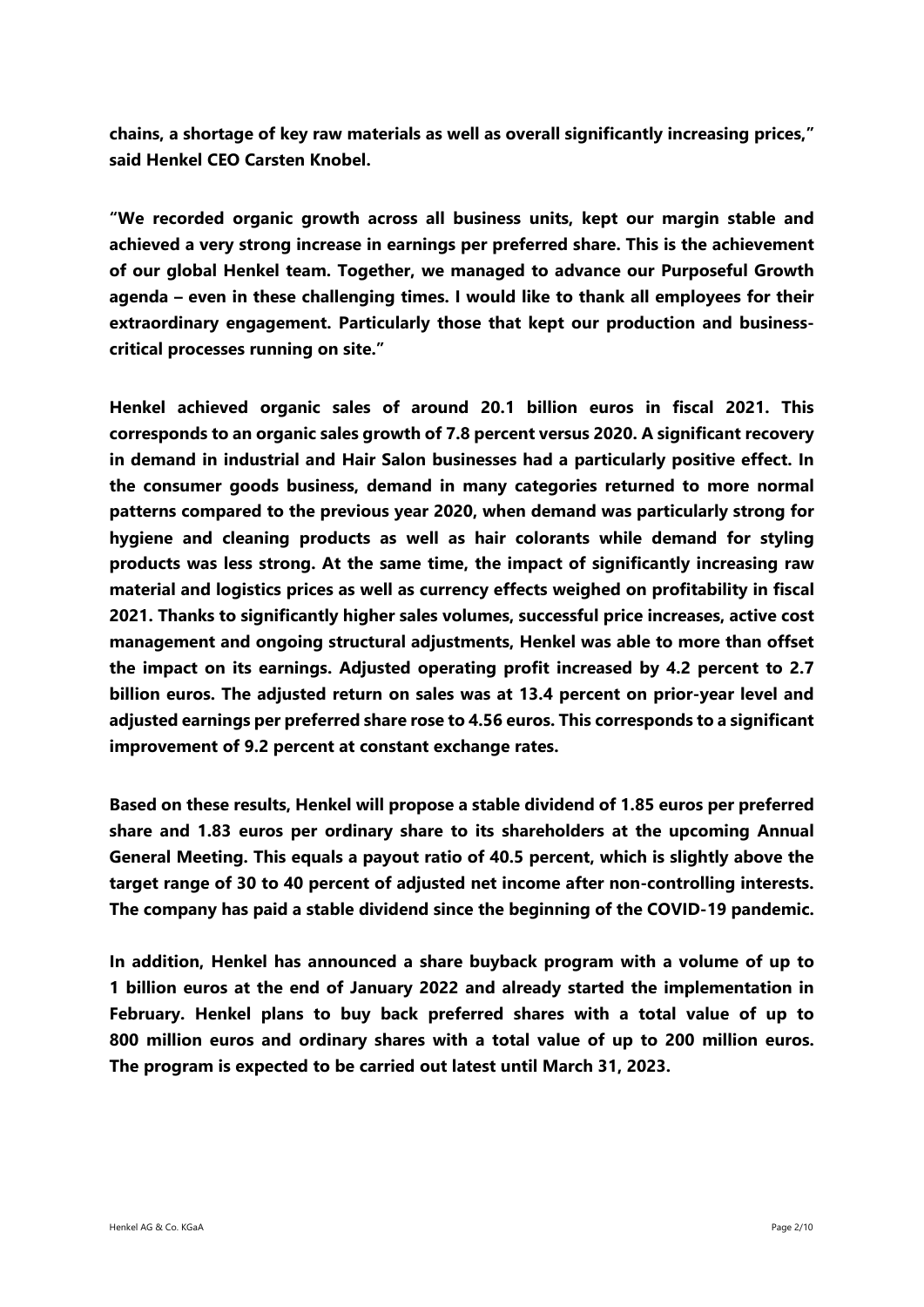**"We are consistently driving the implementation of our strategic agenda and have made very good progress in many key areas. In some areas, however, we see the need for further action. Therefore, we are now taking our agenda for Purposeful Growth to the next level: at the end of January, we announced the merge of our business units Laundry & Home Care and Beauty Care into one new business unit 'Henkel Consumer Brands'. With that we create a multi-category platform with around 10 billion euros sales. This provides a broader basis to optimize our portfolio even more consistently and bring it to a higher growth and margin profile. That is also reflected in our mid- to long-term financial ambition," said Carsten Knobel. "In addition, our new Venture Fund II with a volume of 150 million euros and our new 2030+ Sustainability Ambition Framework are providing important impetus in the areas of innovation and sustainability. And the new open and dynamic look of our corporate brand reinforces our purpose."** 

## **Group sales and earnings performance in fiscal 2021**

Henkel Group **sales** reached 20,066 million euros in fiscal 2021. This corresponds to a nominal growth of 4.2 percent and to a significant **organic sales growth** of 7.8 percent. The impact of acquisitions and divestments on sales was slightly negative at -0.1 percent. Currency effects had a negative impact of -3.5 percent on sales.

The **Adhesive Technologies** business unit delivered double-digit organic sales growth of 13.4 percent, driven primarily by a significant recovery in industrial demand compared with the prior-year period, which was heavily impacted by the COVID-19 pandemic. Sales in the **Beauty Care** business unit grew organically by 1.4 percent. While the recovery in the hair salon business had a positive effect, Beauty Care's consumer business was impacted in particular by a normalization of demand in the body care category and showed a declining development. The **Laundry & Home Care** business unit achieved strong organic sales growth of 3.9 percent, with both business areas Laundry Care and Home Caredelivering a strong performance.

The **emerging markets** achieved double-digit organic sales growth of 15.4 percent. The businesses in the **mature markets** recorded a good organic sales performance of 2.5 percent.

**Adjusted operating profit (adjusted EBIT)** increased by 4.2 percent to 2,686 million euros in 2021, compared to 2,579 million euros in fiscal 2020. **Adjusted return on sales (adjusted EBIT margin)** reached the level of the previous year at 13.4 percent.

**Adjusted earnings per preferred share** rose by 7.0 percent to 4.56 euros (previous year: 4.26 euros). At constant exchange rates, adjusted earnings per preferred share increased by 9.2 percent.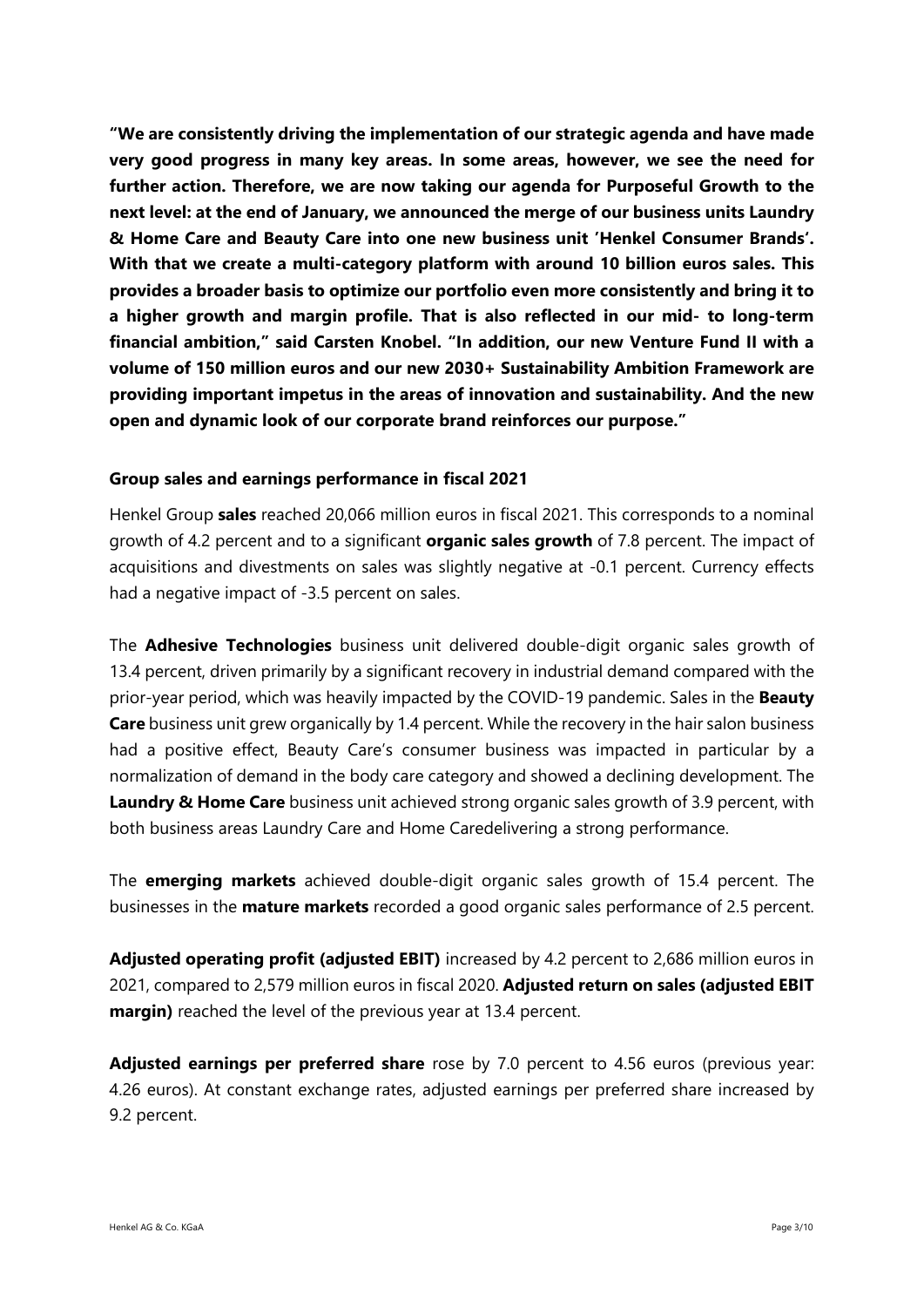**Net working capital** increased to 2.2 percent, up 1.5 percentage points compared to the previous year's exceptionally low figure of 0.7 percent. Thus, net working capital is returning to more normal levels. Compared to the pre-crisis level of 2019, it improved by 1.7 percent.

**Free cash flow** totaled to 1,478 million euros, down from the figure for the previous year (2020: 2,340 million euros), which had been boosted by an unusually sharp decline in net working capital within cash flow from operating activities.

The **net financial position** improved significantly, mainly due to the good free cash flow. Effective December 31, 2021, the net financial position amounted to -292 million euros (December 31, 2020: -888 million euros).

## *Business unit performance in fiscal 2021*

Sales of the **Adhesive Technologies** business sector increased by 11.0 percent in nominal terms in fiscal 2021, reaching 9,641 million euros. **Organically**, sales increased by 13.4 percent. This growth was driven by both significantly higher volumes and a steady increase in pricing as the year progressed. Growth in the first six months of the year was characterized by a broadbased volume-driven recovery in industrial demand compared to the prior-year period, which had been strongly impacted by the COVID-19 pandemic. The organic sales growth in the second half of the year was driven both by further strong volume development and, increasingly, by price increases. At 1,561 million euros, **adjusted operating profit** was significantly above the level of the previous year (1,320 million euros). **Adjusted return on sales** increased by 100 basis points and reached 16.2 percent, positively impacted, particularly, by the double-digit percentage sales growth.

In the **Beauty Care** business unit, sales declined nominally by -2.0 percent in fiscal 2021 to 3,678 million euros. **Organically**, sales increased by 1.4 percent. This was due to different developments. While the significant recovery in the hair salon business had a positive effect, the consumer business was impacted by a normalization of demand in the body care category and recorded a declining development. **Adjusted operating profit** reached 351 million euros (previous year: 377 million euros). **Adjusted return on sales** declined to 9.5 percent (previous year: 10.0 percent). This was due, among others, to higher investments in marketing and advertising, and significantly higher raw material prices.

Sales of the **Laundry & Home Care** business unit declined by -1.5 percent in nominal terms to 6,605 million euros in fiscal 2021. **Organically**, sales increased by 3.9 percent. At 904 million euros, **adjusted operating profit** was below the prior-year level (1,004 million euros). **Adjusted return on sales decreased** by 130 basis points to 13.7 percent, mainly driven by the impact of significantly higher raw material and logistics prices.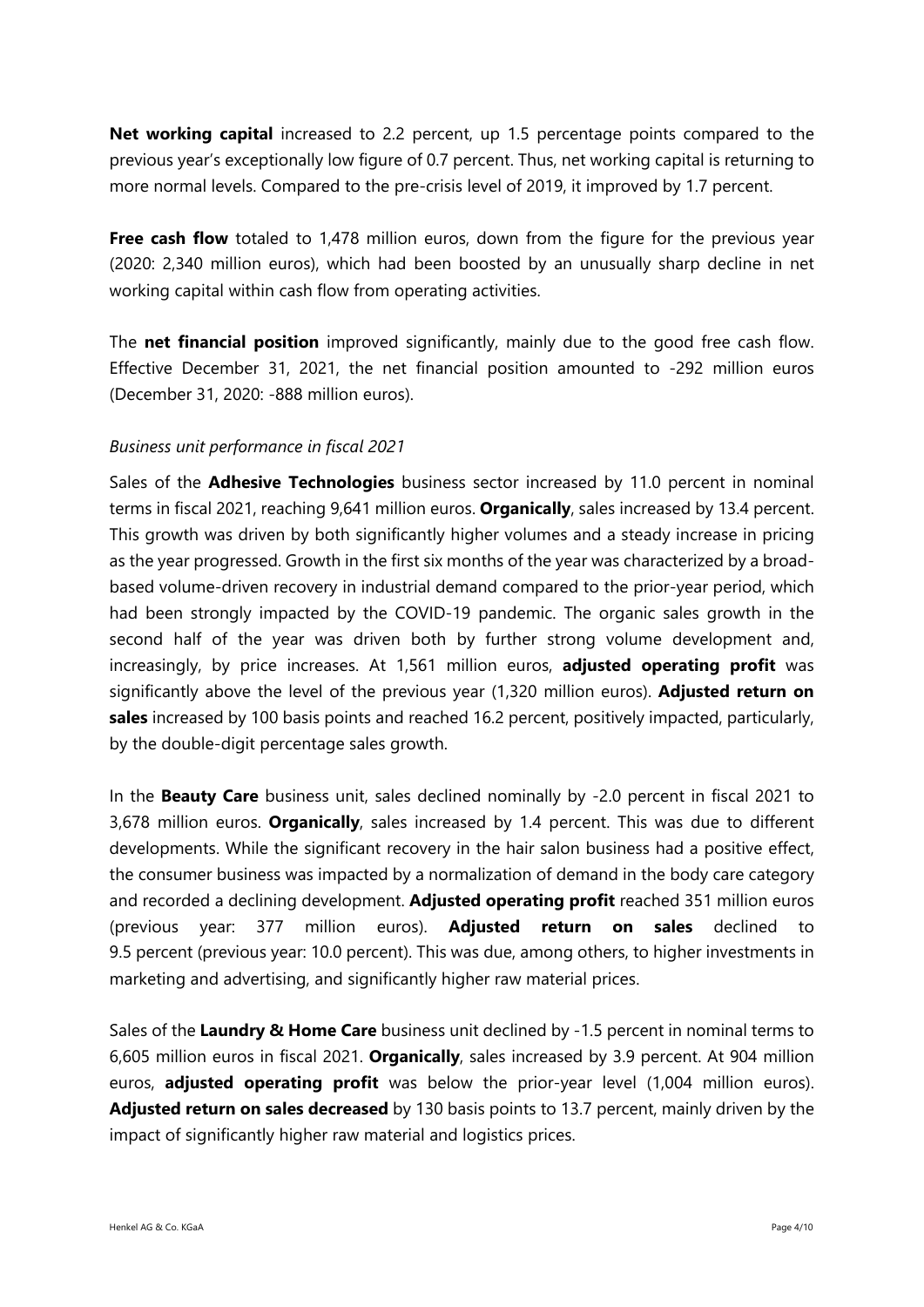## **Outlook 2022**

The outlook for fiscal 2022, which was already published at the end of January, remains unchanged. Considering high market uncertainty and volatility and the impact of further substantial increases in raw material and logistics costs, the company expects organic sales growth in the range of 2 to 4 percent, and an adjusted return on sales (EBIT margin) between 11.5 and 13.5 percent. At Group level, Henkel expects for adjusted earnings per preferred share (EPS) a development in the range between -15 to +5 percent (at constant exchange rates) in fiscal 2022.

#### **Agenda for Purposeful Growth: good progress in implementation**

Two years ago, beginning of March 2020, Henkel presented its growth agenda for the coming years and developed a clear strategic framework to achieve it. Key elements of the strategic framework are a successful portfolio, clear competitive edge in the areas of innovation, sustainability, and digitalization as well as future-ready operating models – based on a strong company culture.

## *Portfolio management executed as planned*

As part of the **active portfolio management**, Henkel had set the target at the beginning of 2020 to divest or discontinue brands and businesses with a sales volume of around 0.5 billion euros by the end of 2021. As planned, Henkel has signed divestment agreements, completed divestments or discontinued activities by the end of 2021 with a total annual sales volume of around 0.5 billion euros. The majority of these portfolio measures are in the areas of Beauty Care and Laundry & Home Care, for example the divestment of the brands Right Guard and Dry Idea.

In addition, Henkel has also strategically strengthened its portfolio in 2021 with a promising, high-growth **acquisition**. In the business unit Laundry & Home Care, Henkel has further expanded its position in the French market with the acquisition of Swania. The portfolio is represented in very attractive and profitable market segments and complements Henkel's portfolio with established, innovative brands such as Maison Verte and YOU.

At the beginning of February 2022, Henkel further strengthened its Professional portfolio with the acquisition of **Shiseido's** Hair Professional business in Asia-Pacific. The transaction comprises premium Professional products with sales of more than 100 million euros in fiscal 2021. By expanding its Professional business in Asia-Pacific, Henkel will become one of the leading players in this highly dynamic region with attractive future growth potential.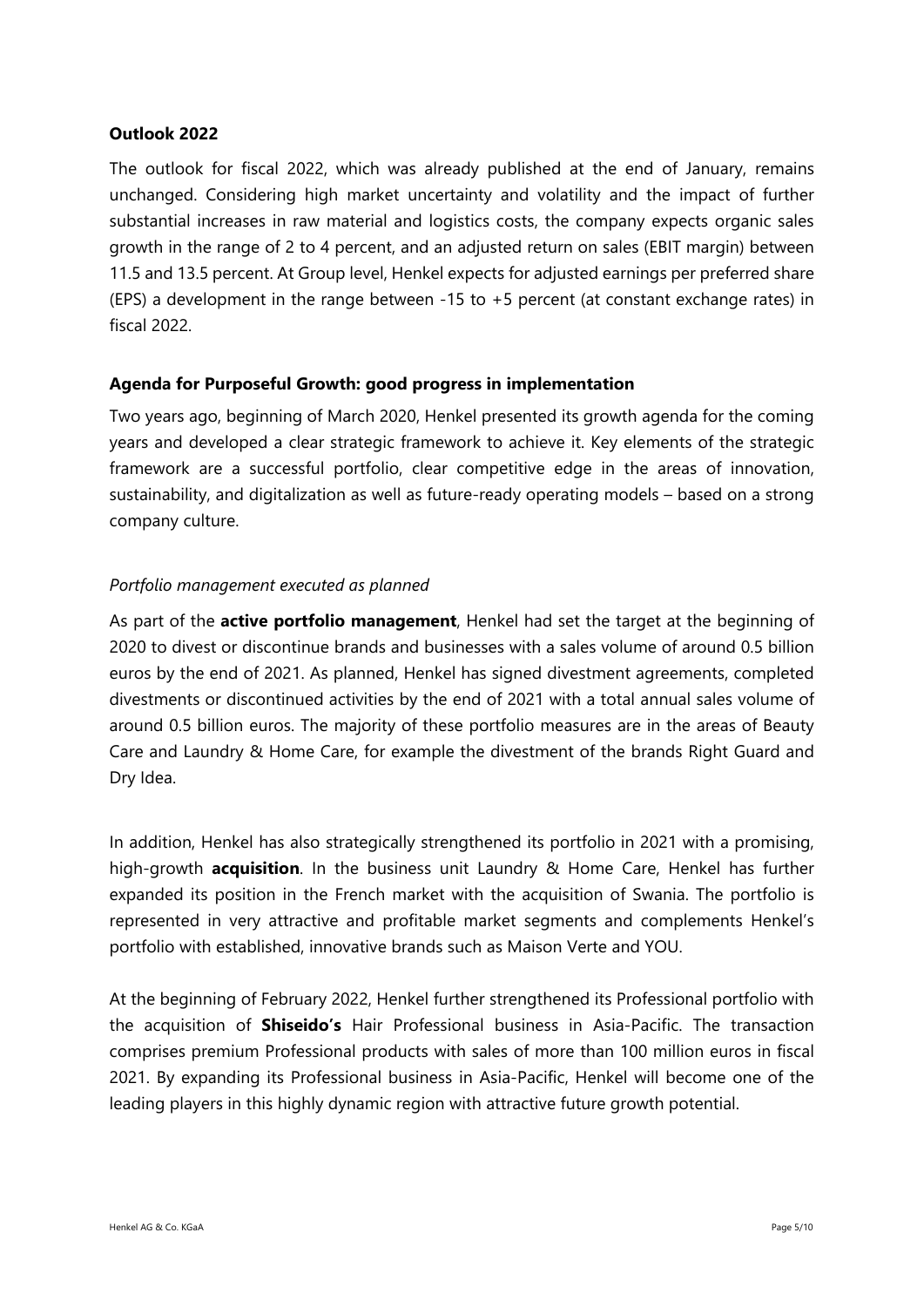To strengthen its **competitive edge**, Henkel focused on further accelerating **innovations**, boosting **sustainability** as a differentiating factor, and on increasing value creation for customer and consumers through **digitalization**.

## *Innovations successfully launched*

In the area of **successful innovations**, Henkel has made further progress in fiscal 2021. Here, the internal idea factories and incubator teams also contributed that have been established in the past year in the business units Beauty Care and Laundry and Home Care. In Adhesive Technologies, the new global innovation center in Düsseldorf with a total investment of around 130 million euros was opened. Work has already begun in the construction of another stateof-the-art innovation center of Adhesive Technologies in Shanghai.

In fiscal 2021, Henkel again successfully introduced many innovations to the market and adequately supported them with investments. In **Adhesive Technologies**, Henkel for example developed and launched solutions for the automotive industry where sustainable adhesive technologies support thermal dissipation. In addition, innovative adhesives enable the development of sustainable packaging solutions.

In **Beauty Care**, Henkel has extensively relaunched the hair styling brand Taft as well as the hair colorant brand Igora Royal and successful innovations were launched in the Hair Care segment. Furthermore, the range of the sustainable brand Nature Box has been expanded through further products in solid form and refill packs.

In **Laundry & Home Care**, detergent caps were strengthened by innovations covering all price segments and are available under various brands, including Perwoll. Henkel has also launched the sustainable Persil Eco Power Bars in some European countries in retail stores. Innovations in the area of cleaning agents include the dishwasher caps "Somat Excellence".

Henkel has also launched a new **Venture Fund II** with a volume of 150 million euros to invest in innovative and new business models through participation in start-ups or venture capital funds.

## *Significant progress in the area of sustainability*

As part of its strategic agenda, Henkel is focusing on **sustainability** to clearly differentiate itself from competition, to generate purposeful growth and create value for its stakeholders. Henkel made significant progress in this area in 2021. This includes, for example: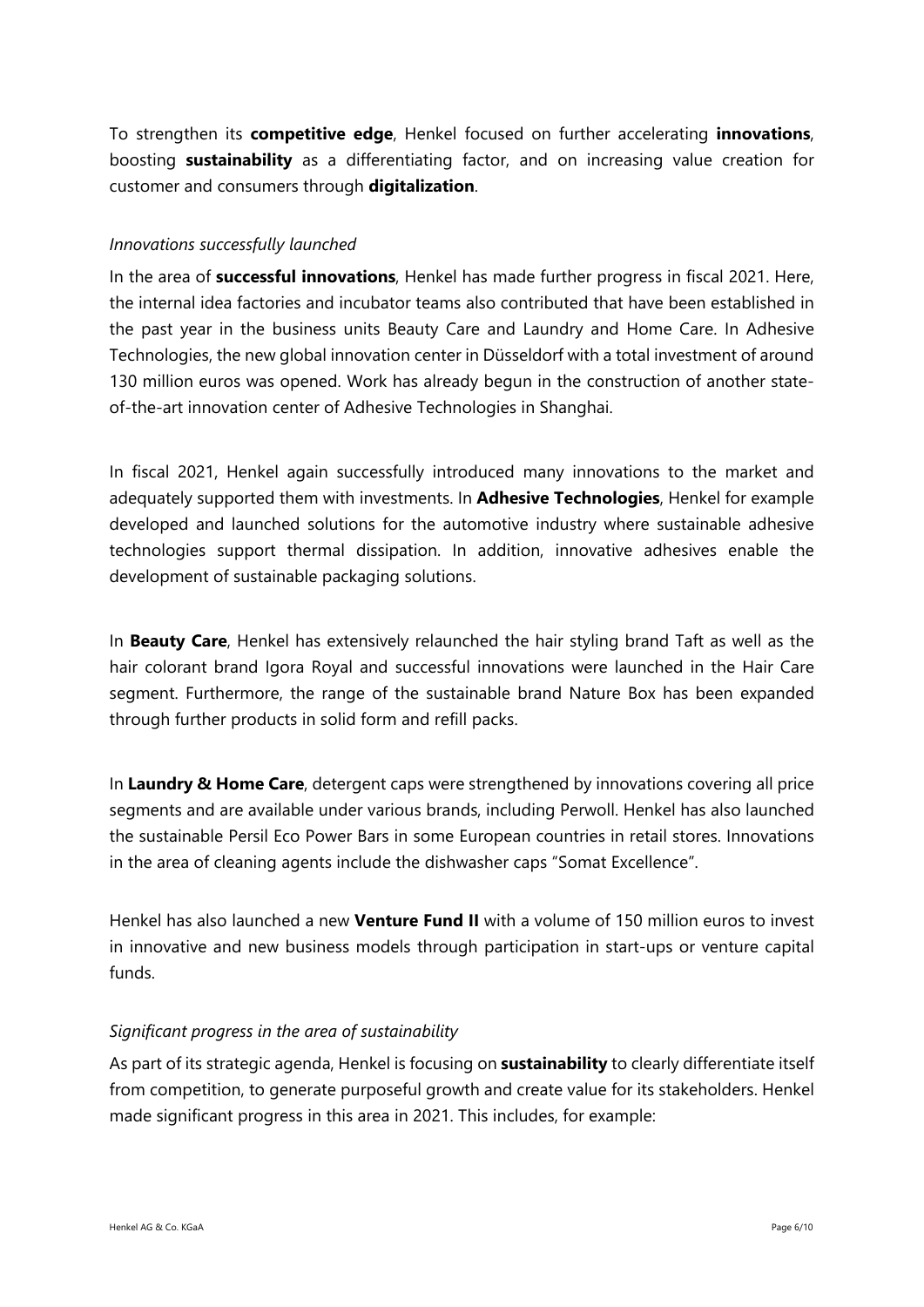- Compared to the base year 2010, Henkel has reduced CO2 emissions in its production by 50 percent in fiscal 2021 and increased the share of green electricity to more than one-third.
- By the end of 2021, Henkel fully converted production in 21 countries to electricity that is 100 percent renewable.
- The proportion of recyclable or reusable packaging has been increased to 86 percent. The aim is to achieve 100 percent by 2025.

In the area of sustainable finance, Henkel was able to once again provide important impulses, for example by presenting a "sustainable finance framework" in which sustainable bonds can be placed in the future. In 2021, Henkel was the first company in its industry to issue a euro bond with interest rates linked to the achievement of specific sustainability targets. In total, Henkel issued sustainability bonds with a volume of more than 700 million euros last year.

# **New sustainability strategy and ambitions published**

To reflect the growing importance of sustainable management and the rising expectations of customers and society, Henkel has enhanced its long-term sustainability strategy with the introduction of a new "**2030+ Sustainability Ambition Framework**". In addition to existing goals, new long-term ambitions have been set in the three dimensions of "Regenerative Planet", "Thriving Communities" and "Trusted Partner" to drive further progress.

The "**Regenerative Planet**" dimension deals with important topics such as climate, circular economy and natural resources. **Henkel now aims for climate-positive operations by 2030**  – ten years earlier than previously planned – and aims to set a net-zero pathway for Scope 3 emissions (from source to shelf) in line with the Science Based Targets initiative. To help achieve this, **100 per cent of the procured electricity will come from renewable energy sources by 2030**.

To promote a circular economy, Henkel is pursuing the goal that **100 percent of its packaging will be recyclable or reusable by 2025.** This includes increasing the share of recycled plastic for all packaging of consumer goods products to more than 30 percent. In addition, Henkel aims to achieve **a circular use of water and production waste material** at its production sites **by 2030**. The company is also well on track to achieve its 2025 target of **reducing water consumption per tonne of product by 35 percent** (compared to base year 2010).

In the future, Henkel will consolidate topics such as equal opportunity, education, and well-being under the "**Thriving Communities**" dimension. Henkel has set itself the ambition of achieving **gender parity** across all management levels in the company by 2025.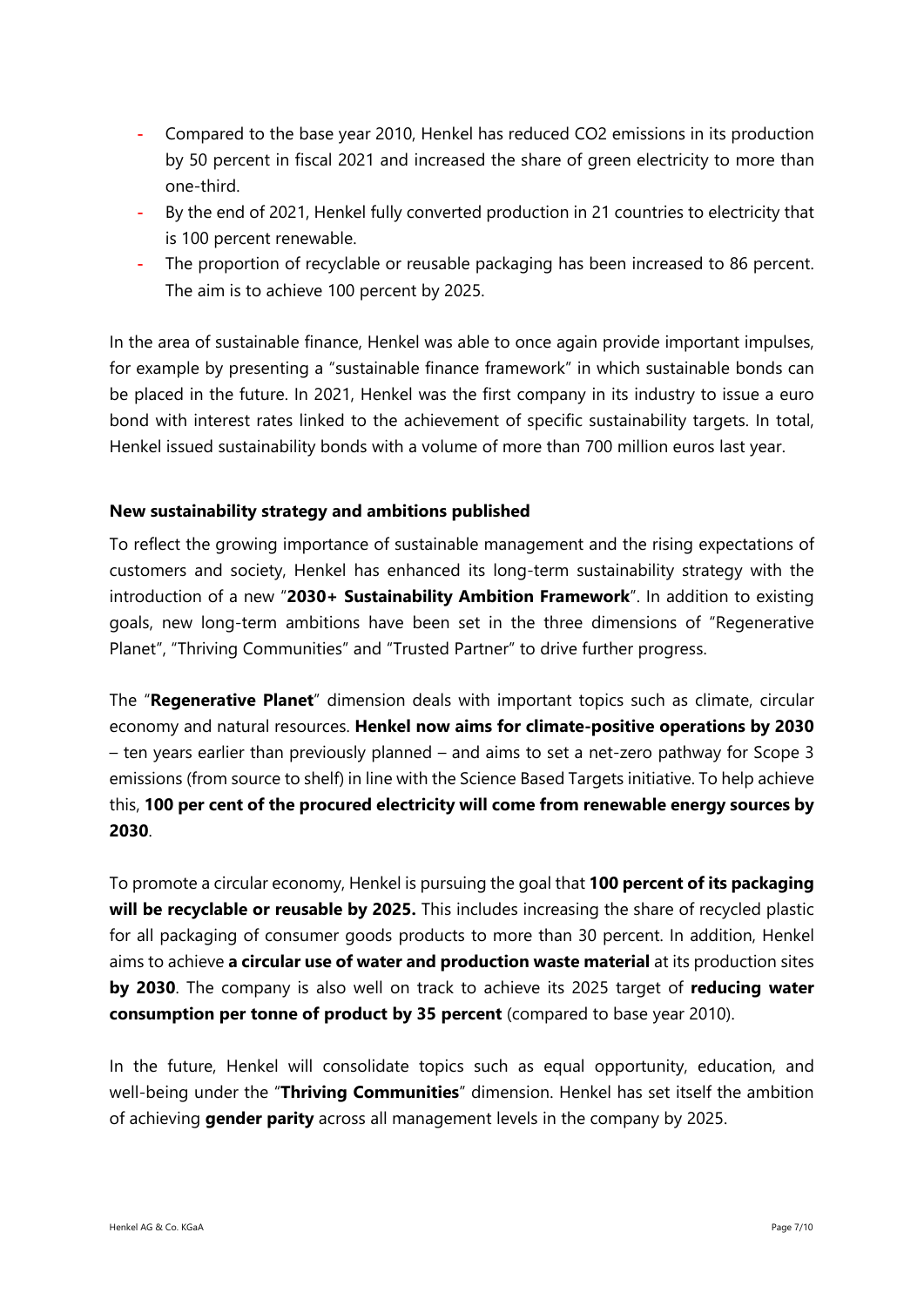A key contribution of the third dimension, "**Trusted Partner**", is the goal of achieving **100 percent transparency in the procurement of palm (kernel) oil** by 2025 and the commitment to 100 per cent responsible sourcing together with all business partners.

# *Digitalization further advanced*

Next to innovation and sustainability, Henkel has defined **digitalization** as a strategic priority to strengthen its competitive edge and made important progress in 2021. **Digital sales again increased by a double-digit percentage** across all three business units. The share of digital sales at Group level thus increased to more than 18 percent. The digital unit Henkel dx together with the three business units continued to drive the digital transformation in the company and opened the first "Innovation Hubs" in Berlin and Shanghai. An integrated platform for digital business and e-commerce, developed together with Adobe, is intended to accelerate innovations, and create new growth opportunities for Henkel.

# *Future-ready operating models expanded*

Lean, fast, and **future-ready operating models** are important elements of Henkel's strategic framework. Henkel has further expanded the changes launched in 2020: in Adhesive Technologies, the new structure with four business divisions made up of 11 strategic business units is firmly anchored. In the units Laundry & Home Care and Beauty Care, the organizational changes for a stronger regional focus and greater proximity to customers and consumers were further implemented. In addition, the purchasing organization was aligned even more closely to the business units and markets. The planned merger of the Laundry & Home Care and Beauty Care business units into 'Henkel Consumer Brands' business unit will also lead to further optimization of structures.

## *Strengthening of the corporate culture*

Henkel has further strengthened its corporate culture as part of its strategic agenda. In 2020, Henkel created a new company purpose and launched it internally and externally: "Pioneers at heart for the good of generations". The new **purpose** is a central guiding principle that unites all employees at Henkel. With a new, dynamic visual appearance of the corporate brand, Henkel underlines the aspiration to be a pioneer in driving positive developments in its markets and social environment.

To promote the corporate culture, numerous trainings and advanced training offers were implemented in 2021. Among other things, a comprehensive **360-degree feedback program** was introduced for senior managers. Henkel has also developed a holistic concept called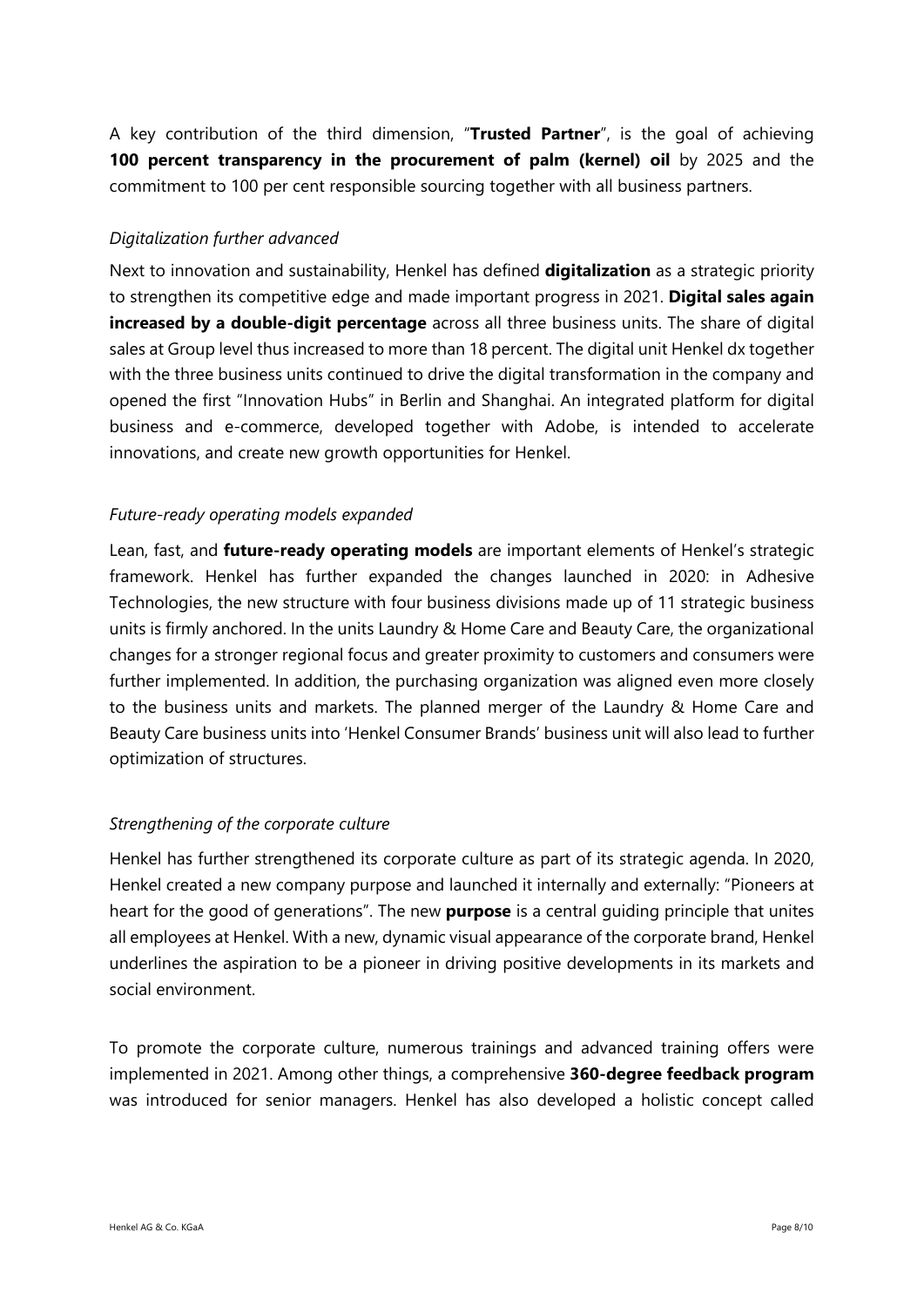"Smart Work" which in the future will provide a global framework for topics such as mobile work, digital workplace or employee health.

#### **Integration process for new Consumer Brands unit started**

End of January 2022, Henkel announced comprehensive measures to take the implementation of the Purposeful Growth agenda to the next level. Henkel plans to merge the units Laundry & Home Care and Beauty Care into one new business unit: **Henkel Consumer Brands**. With the new business unit, Henkel will build one multi-category platform for the complete consumer business under one roof, including many iconic brands such as Persil and Schwarzkopf as well as the Hair Professional business. The new business unit will have around 10 billion euros in sales. The merger is designed to drive growth and profitability for the consumer business and the company.

The **preparations for the integration process** of the new business unit have already started. This includes initial, constructive talks with employee representatives. The organizational structure of the future business unit has also been defined and internally communicated – with four regions and two global business segments supported by central functions. In addition, the first management level under the responsible member of the Management Board has been determined and a project organization has been established for the upcoming merger of the two business units.

Summing up, Carsten Knobel said: "We have made further progress 2021 in the implementation of our strategic agenda and achieved an overall good business performance. Although we continued to face a global pandemic as well as significantly tight supply chains and exceptionally sharp increases in raw material and logistics prices. We are now looking ahead – to the tasks that lie ahead of us in 2022 and the years beyond. We build on a clear strategy to generate purposeful growth and a strong team with highly motivated employees worldwide. We trust in our shared values, our culture, and our purpose to quide us. I am fully convinced that we will achieve our ambitious goals and successfully implement our Purposeful Growth agenda."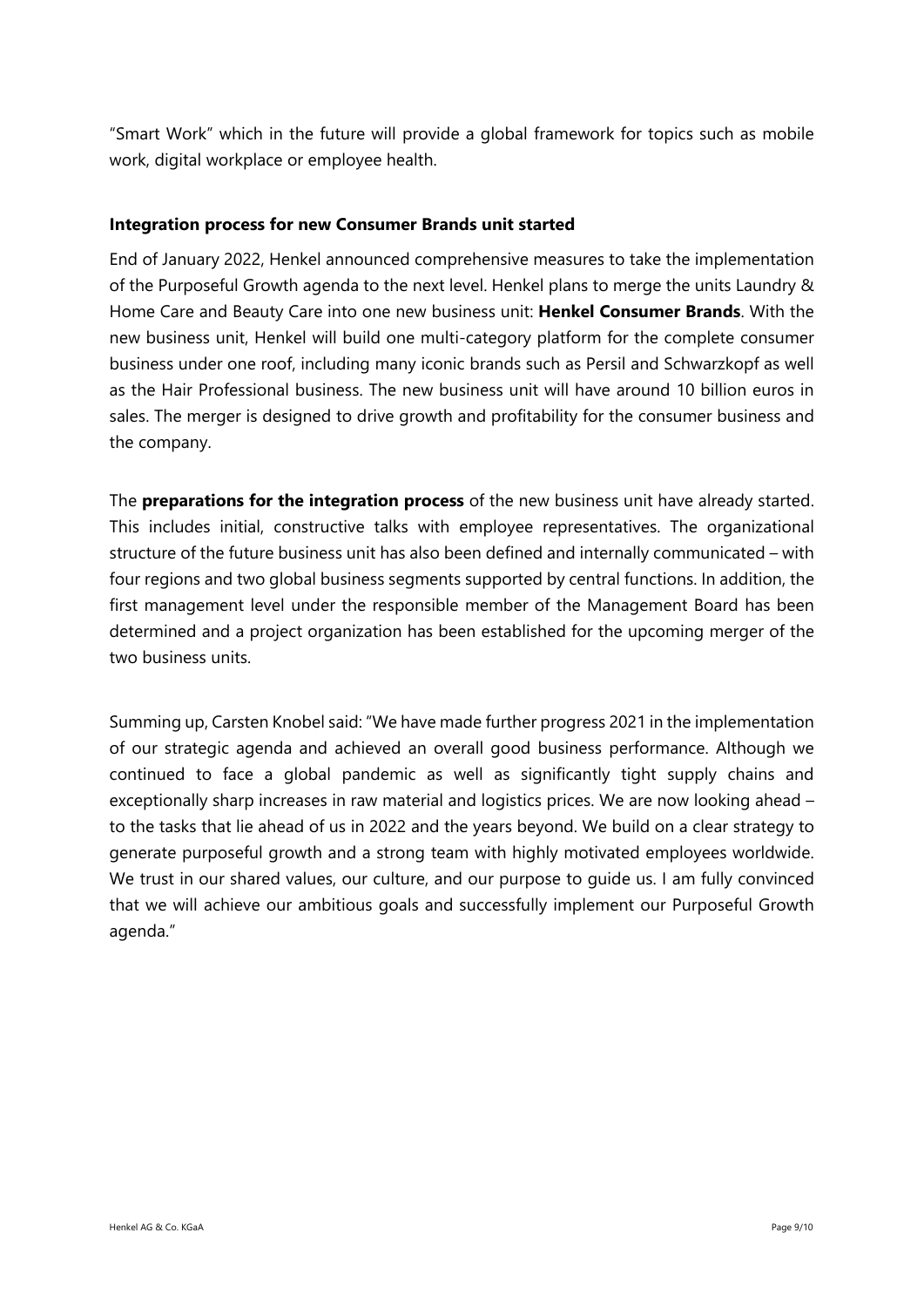#### **About Henkel**

Henkel operates globally with a well-balanced and diversified portfolio. The company holds leading positions with its three business units in both industrial and consumer businesses thanks to strong brands, innovations and technologies. Henkel Adhesive Technologies is the global leader in the adhesives market – across all industry segments worldwide. In its Laundry & Home Care and Beauty Care businesses, Henkel holds leading positions in many markets and categories around the world. Founded in 1876, Henkel looks back on more than 140 years of success. In 2021, Henkel reported sales of more than 20 billion euros and an adjusted operating profit of about 2.7 billion euros. The company employs more than 52,000 people globally – a passionate and highly diverse team, united by a strong company culture, a common purpose, and shared values. As a recognized leader in sustainability, Henkel holds top positions in many international indices and rankings. Henkel's preferred shares are listed in the German stock index DAX. For more information, please visit www.henkel.com.

This information contains forward-looking statements which are based on current estimates and assumptions made by the corporate management of Henkel AG & Co. KGaA. Statements with respect to the future are characterized by the use of words such as "expect", "intend", "plan", "anticipate", "believe", "estimate", and similar terms. Such statements are not to be understood as in any way guaranteeing that those expectations will turn out to be accurate. Future performance and results actually achieved by Henkel AG & Co. KGaA and its affiliated companies depend on a number of risks and uncertainties and may therefore differ materially from the forward-looking statements. Many of these factors are outside Henkel's control and cannot be accurately estimated in advance, such as the future economic environment and the actions of competitors and others involved in the marketplace. Henkel neither plans nor undertakes to update any forward-looking statements.

This document includes – in the applicable financial reporting framework not clearly defined – supplemental financial measures that are or may be alternative performance measures (non-GAAP-measures). These supplemental financial measures should not be viewed in isolation or as alternatives to measures of Henkel's net assets and financial positions or results of operations as presented in accordance with the applicable financial reporting framework in its Consolidated Financial Statements. Other companies that report or describe similarly titled alternative performance measures may calculate them differently.

This document has been issued for information purposes only and is not intended to constitute an investment advice or an offer to sell, or a solicitation of an offer to buy, any securities.

#### **Contacts**

#### **Investors & Analysts Press & Media**

**Lars Korinth Lars Witteck**  Phone: +49 211 797 - 1631 Phone: +49 211 797 - 2606 Email: lars.korinth@henkel.com Email: lars.witteck@henkel.com

Phone: +49 211 797 - 6459 Phone: +49 211 797 - 1875

#### **Dr. Dennis Starke Linda Gehring Community Community Community Community Community Community Community Community**

Phone: +49 211 797 - 5601 Phone: +49 211 797 - 7265 Email: dennis.starke@henkel.com Email: linda.gehring@henkel.com

www.henkel.com/press www.henkel.com/ir

#### **Manuel Bösing Wulf Klüppelholz**

Email: manuel.boesing@henkel.com Email: wulf.klueppelholz@henkel.com

#### **Jennifer Ott Hanna Philipps**

Phone: +49 211 797 - 2756 Phone: +49 211 797 - 3626 Email: jennifer.ott@henkel.com Email: hanna.philipps@henkel.com